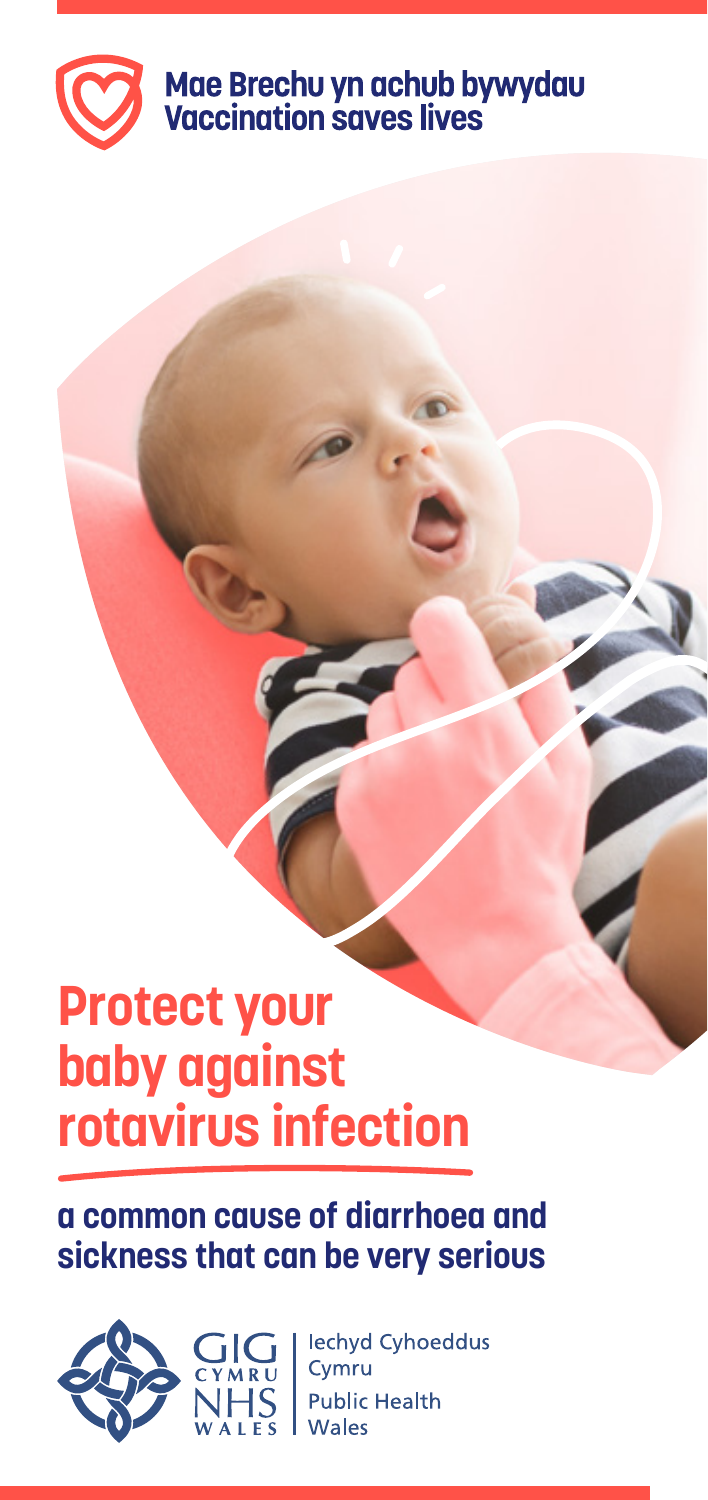## **What is rotavirus?**

Most babies have sickness (vomiting) and diarrhoea at some time. Many of these illnesses are caused by rotavirus.

Most babies recover at home. Some cases can become serious with babies getting dehydrated (losing body fluids) and needing hospital treatment.

Before the introduction of the rotavirus vaccine programme most children got rotavirus at some time before they were five years old. In Wales 1 in 5 of these children required medical attention and 1 in 10 were admitted to hospital. Vaccination is now helping to stop 7 out of every 10 cases of rotavirus infection.

## **How is rotavirus spread?**

Rotavirus is spread very easily and babies can pass it on to others. The virus spreads through hand-to-mouth contact and is picked up from surfaces such as toys, hands or used nappies.

Washing hands and keeping surfaces clean can help but can never completely stop the virus spreading. The best way to protect your baby is to give them the vaccine.

#### **When will my baby be offered the vaccine?**

Rotavirus vaccine will be given with your baby's other vaccinations at two months and three months. Your baby needs two rotavirus vaccines at least four weeks apart. It is given as liquid drops straight into the baby's mouth for them to swallow.

If your baby misses one of the vaccinations, it can also be given with the other vaccines at two and four months of age, or at three and four months, but no later.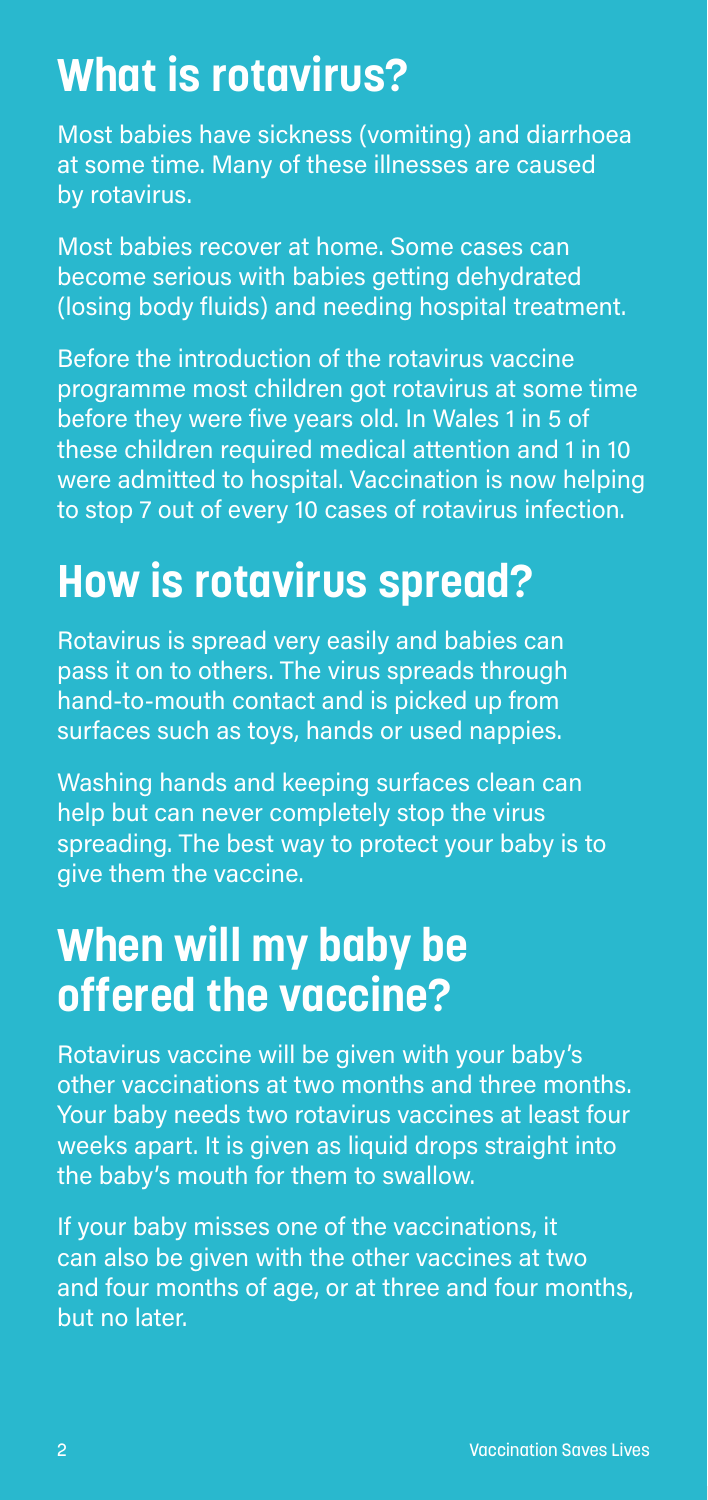

#### **Why can't older babies have the vaccine?**

As they get older, some babies (about 1 in 1,000) can get a condition that causes a blockage in their lower gut called intussusception. It is very rare before three months of age, most cases occur between five months and a year. There is a very small chance, around 2 in every 100,000 babies, that the first dose of the vaccine might also cause this.

To reduce the risk, the first dose will not be given to babies older than 14 weeks, and no vaccine will be given to infants older than 23 weeks.

#### **What if my baby vomits immediately after having the vaccine?**

This doesn't usually happen, but if it does the drops will be given again.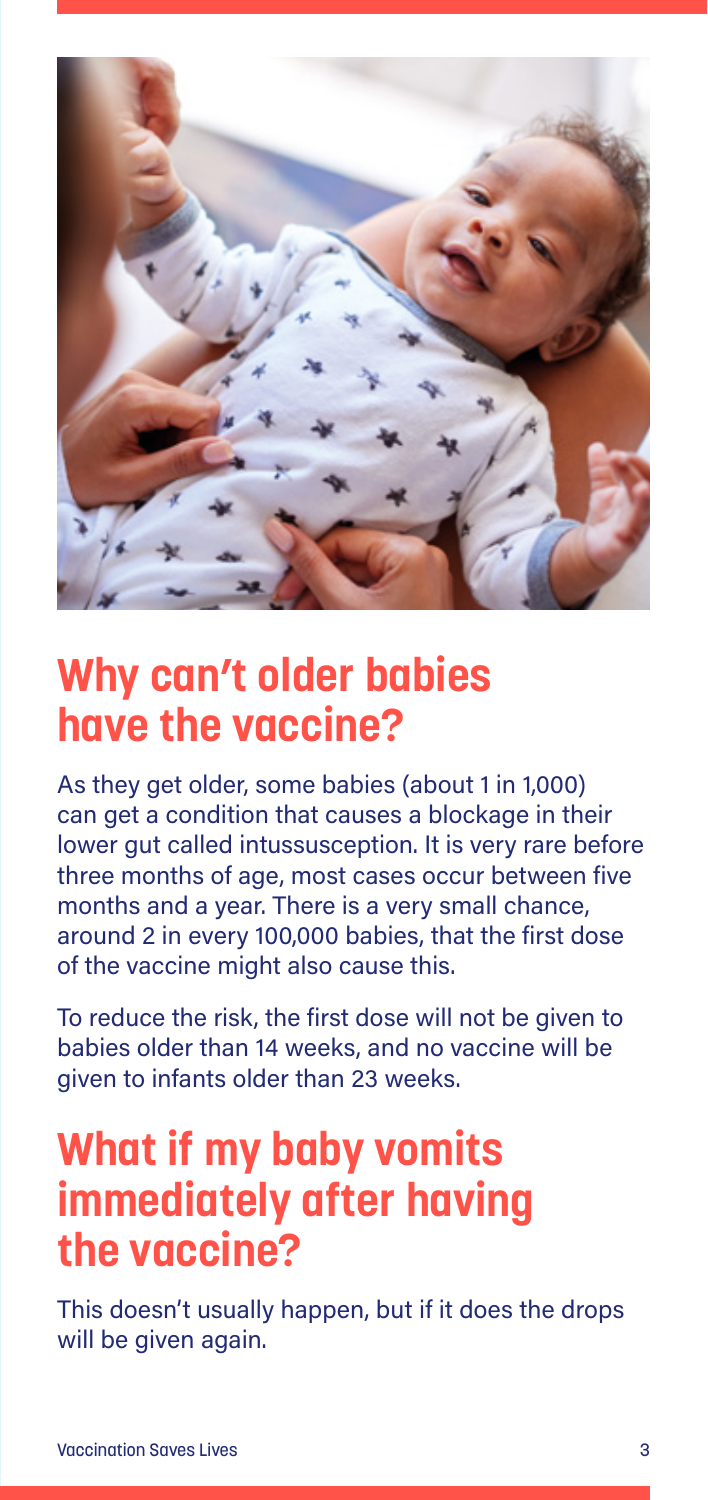

r

T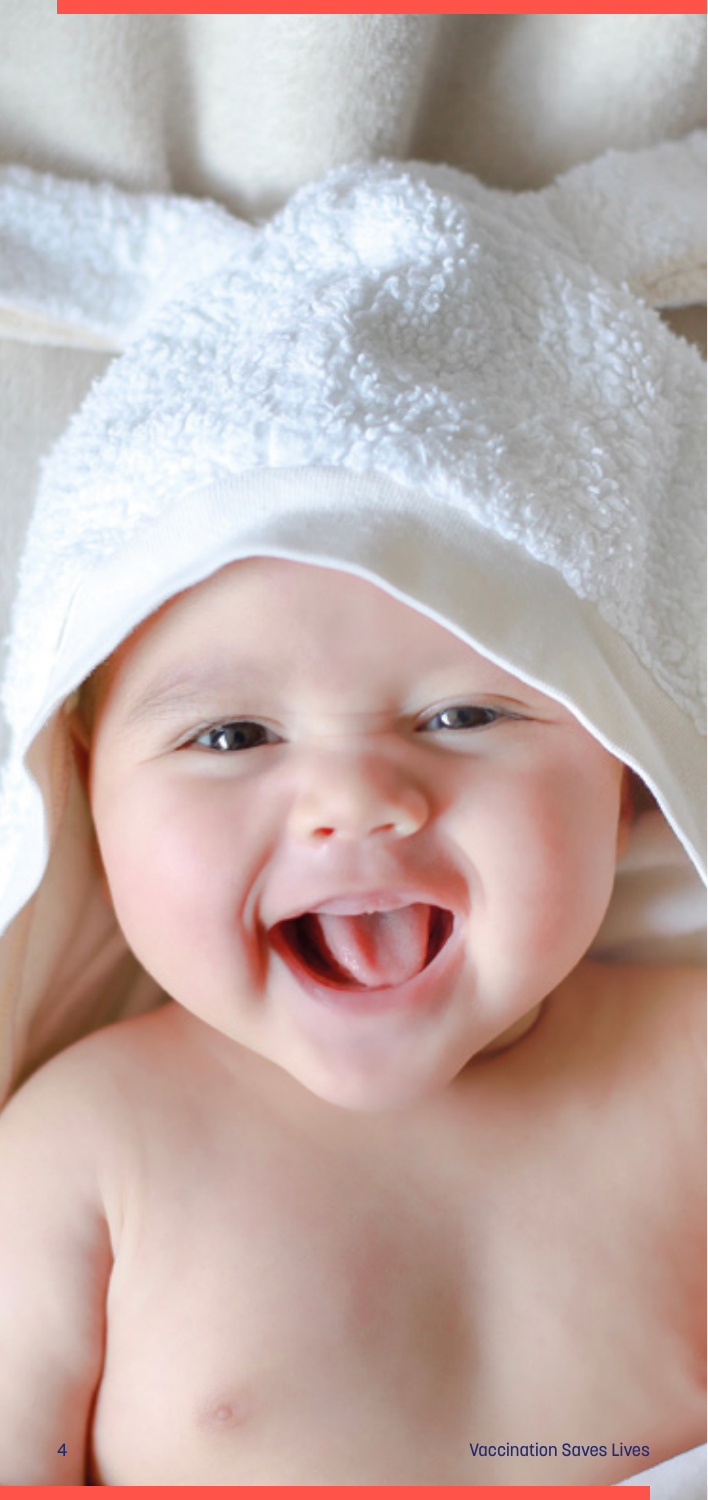#### **Will my baby get the rotavirus disease from having the vaccine?**

No, the viruses in the vaccine are weakened so they don't cause the disease. The vaccine helps your baby build up immunity so the next time he or she comes into contact with the virus they will have the best possible protection.

All those in close contact with recently vaccinated infants, especially those with weakened immune systems, should observe good hygiene, for example, washing their hands after changing a child's nappy.

#### **Does the vaccine have any side effects?**

Millions of doses of the vaccine have been used and it has a good safety record.

Babies who have had the vaccine can become restless and irritable, and some may develop mild diarrhoea.

In very rare cases (about 2 in every 100,000 babies vaccinated), the vaccine can affect the baby's lower gut and they may develop pain, vomiting, and may pass what looks like red jelly in their nappies, usually within seven days of vaccination. If this happens, you should contact your doctor immediately.

> **If you are concerned about your baby's health after any vaccination you should speak to your doctor or health visitor.**

You can report suspected side effects of vaccines and medicines through the Yellow Card scheme online at: **[yellowcard.mhra.gov.uk](https://yellowcard.mhra.gov.uk)** or by calling the hotline on **0800 731 6789** (Monday to Friday 10am to 2pm).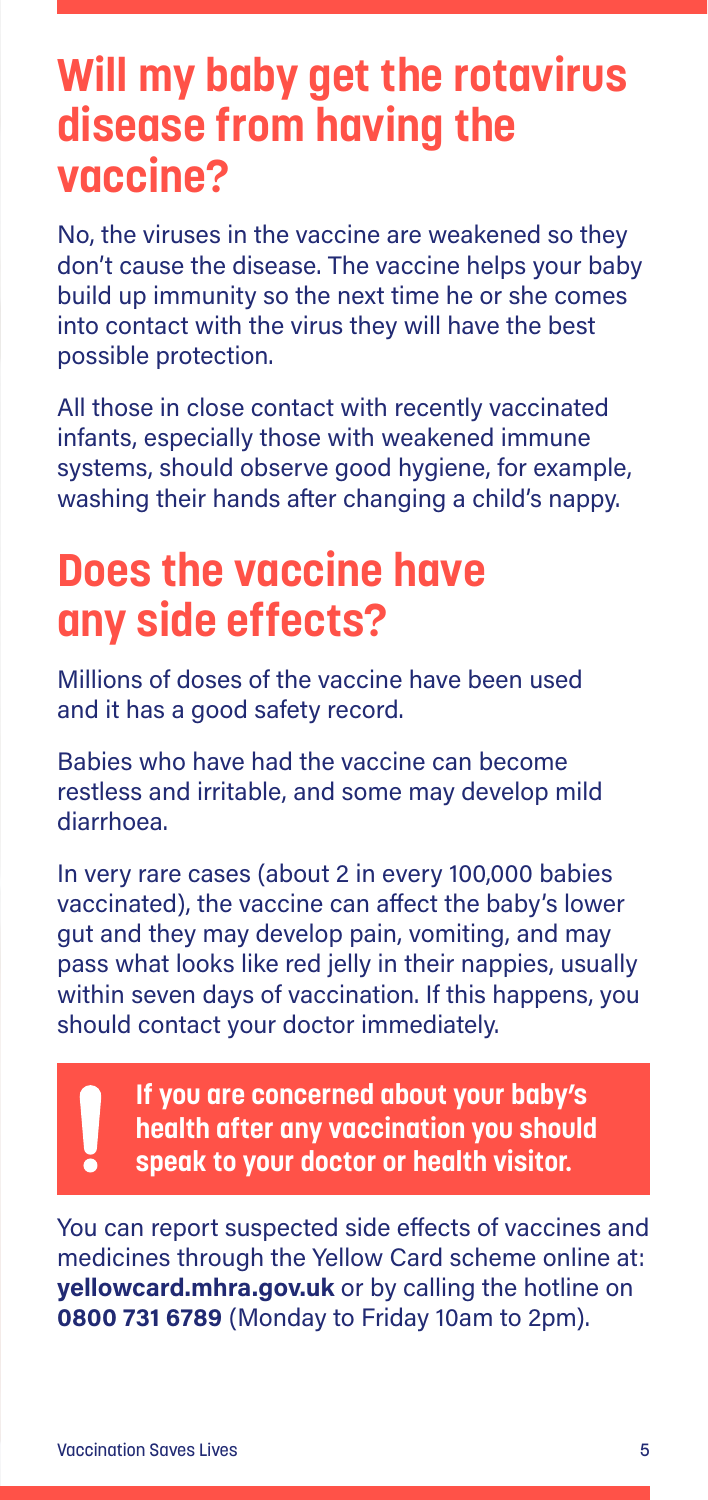### **What if my baby is ill on the day the vaccination is due?**

There is no reason to postpone your appointment unless your baby is ill with a fever, is vomiting or has diarrhoea.

#### **Are there any babies who should not have the vaccine?**

The vaccination should not be given to babies who:

- X are over 23 weeks of age;
- X are over 14 weeks of age if attending for their first rotavirus vaccine;
- X have had an anaphylactic reaction (severe allergic reaction) to a previous dose of the vaccine, or to any of the ingredients;
- $\times$  have a previous history of intussusception (blockage in the lower gut);
- $\times$  have a long term condition, affecting the gut or immune system such as severe combined immunodeficiency (SCID). Discuss this with your GP first;
- X have a fever, diarrhoea or vomiting on the day of the appointment. If this happens, you should rearrange the visit.

#### **My baby was born premature. When should they have the vaccine?**

The immunisation schedule should be followed based on the age of your baby's actual date of birth.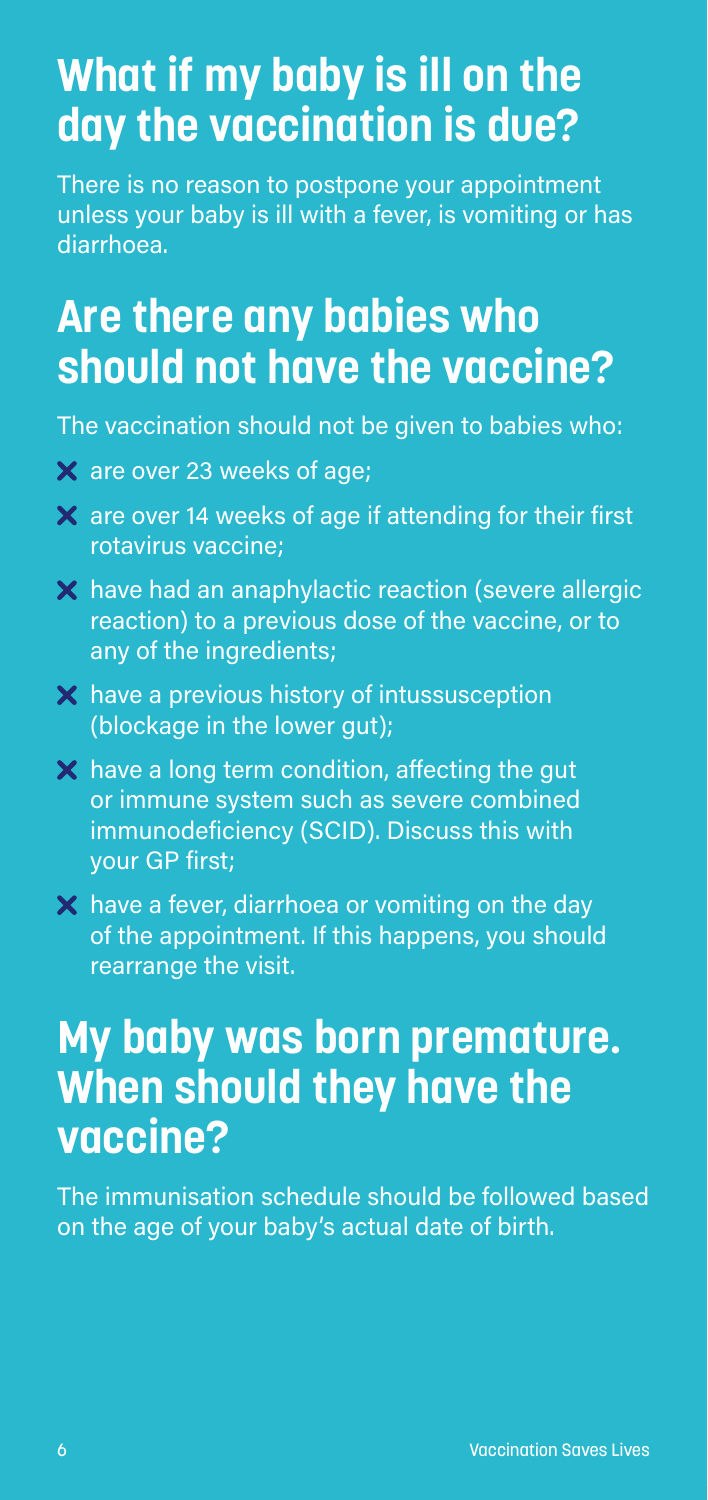



#### **Can my baby be breastfed after the vaccination?**

Yes. There are no problems with breastfeeding babies who have recently had the rotavirus vaccine.

#### **Will the vaccine stop babies getting any sickness and diarrhoea?**

No. Rotavirus isn't the only cause of sickness and diarrhoea in babies. The vaccine will stop about 7 out of 10 babies getting rotavirus.

### **Rotavirus vaccination – the main messages**

- Infection with rotavirus causes sickness and diarrhoea in babies and young children.
- It can be serious, and some babies may need to go to hospital.
- Rotavirus vaccine is given by mouth with other vaccines at two and three months of age.
- Two doses of the rotavirus vaccine will help prevent 7 out of 10 cases of rotavirus infection in babies.